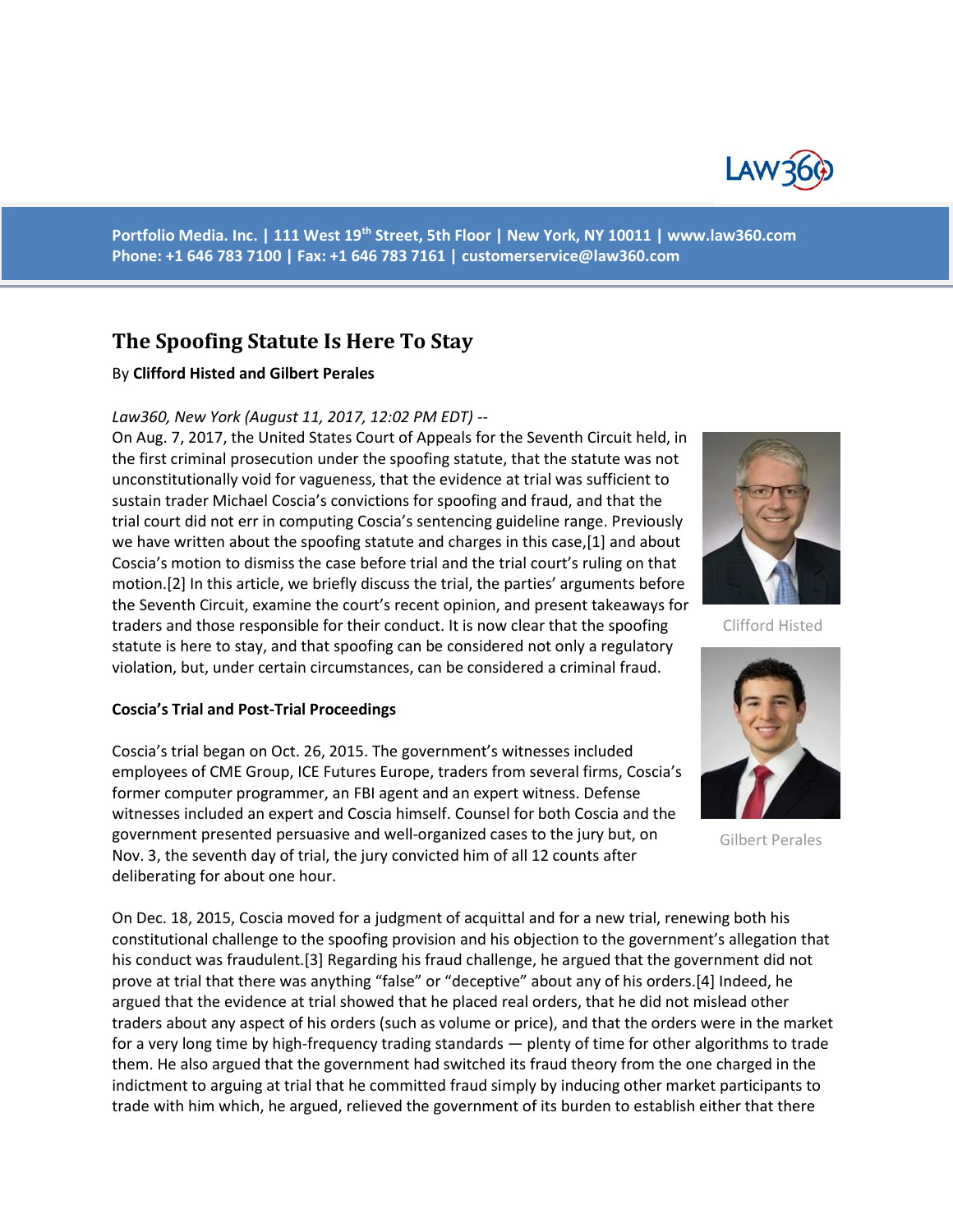was any fraud, or that he intended to deceive other market participants about a material matter, both of which are statutory requirements.[5]

On April 6, 2016 Judge Harry Leinenweber denied Coscia's motion, ruling that the government had introduced ample evidence from which a reasonable jury could find intent to deceive — namely, the substantial evidence suggesting that Coscia never intended to fill large orders and thus sought to manipulate the market for his own financial gain.[6] The judge also rejected Coscia's argument that the government offered no proof that his deception related to a material matter: "Drumming up interest on one side of the commodities market through the placement of large (though illusory) quote orders seems obviously material to other market participants' investment decisions."[7]

Prosecutors recommended that Judge Leinenweber sentence Coscia to 70 to 87 months' imprisonment,[8] while the defense recommended a sentence of probation.[9] On July 13, 2016, after hearing from both sides, the judge sentenced Coscia to three years in prison, a sentence that was approximately half of the low end of the sentencing guideline range urged by the government.[10] Coscia appealed his conviction and sentence to the Seventh Circuit.[11]

## **Coscia's Arguments on Appeal**

Coscia advanced three arguments on appeal. First, he claimed that the district court erred in concluding that the evidence was sufficient to prove that his trading activity constituted a fraudulent scheme, because no rational juror could have concluded beyond a reasonable doubt that his orders were reasonably calculated to deceive market participants of ordinary prudence; rather, his orders were real, executable orders that were not deceptive as a matter of law.[12]

Second, he argued that the spoofing conviction must be reversed because the spoofing statute was impermissibly vague as applied in his case.[13] This vagueness, he claimed, was evidenced by the district court's allegedly differing interpretations of the anti-spoofing provision in the jury charge and the posttrial order, by the widespread industry confusion over what constituted "spoofing," and by the lack of final and publicly available guidance from the U.S. Commodity Futures Trading Commission prior to his commission of the offense conduct. As a result, he contended that due process rights were violated because he was not afforded fair notice of what conduct was prohibited in 2011.[14]

Finally, he argued that even if his commodity fraud and spoofing convictions were not error, the Seventh Circuit should vacate his sentence because the district court erroneously applied the amount of his financial gain as the measure of loss under the sentencing guidelines, inflating the range of sentencing from 12-18 months to 70-87 months.[15] He claimed this error resulted from insufficient proof that he caused any actual losses and a corresponding failure to establish that his gain would be a reasonable proxy for actual victim loss.[16]

## **The Government's Arguments on Appeal**

On appeal, the government argued that the jury's verdict was supported by substantial evidence:

Defendant entered and cancelled the large-volume orders intending that the orders would not be traded. He placed the orders for a purpose other than to fill them. They were bait or, in defendant's own words, decoys. This constitutes spoofing: He placed the orders with the intent to cancel them. It also constitutes commodities fraud: He schemed to deceive other traders about market supply and demand, to create the illusion of significant market activity at increasing or decreasing prices, and, ultimately, to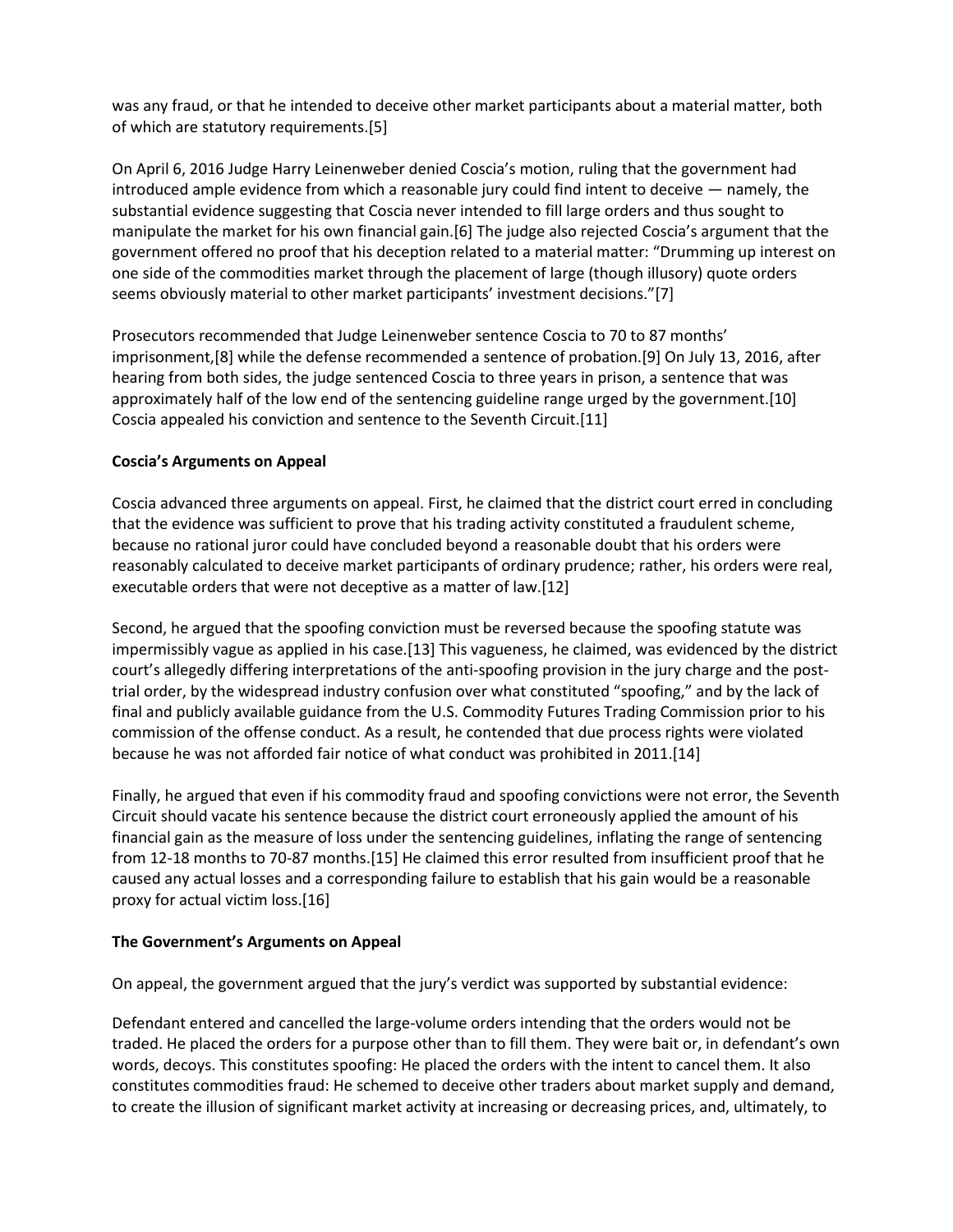fill his small orders  $-$  buying low and selling high  $-$  at prices that had not existed in the order book when he placed those orders.[17]

The government also argued that Coscia had fair notice that his conduct violated the spoofing statute; that the statute itself contains a definition of spoofing — bidding or offering with the intent to cancel the bid or offer before execution; and that the definition was provided to the jury, which found that Coscia engaged in the proscribed conduct.[18]

Regarding Coscia's sentencing challenge, the government contended that the district court properly used Coscia's gain as a proxy for loss because the district court found that the actual loss could not reasonably be determined due to the sheer volume of Coscia's trading data and the complex task of estimating loss to other traders.[19] Nevertheless, the government explained the trial testimony established that Coscia's fraud caused losses to other traders, ranging from \$480 to the low hundreds of thousands of dollars.[20]

## **The Seventh Circuit's Ruling**

On Aug. 7, 2017, the Seventh Circuit affirmed Coscia's convictions, holding: (1) the spoofing statute is not unconstitutionally vague because it provides clear notice of the proscribed conduct and does not allow for arbitrary enforcement; (2) Coscia's spoofing and commodities fraud convictions were supported by sufficient evidence to support the jury's verdict; and (3) the district court did not err in applying a 14-point sentencing enhancement measured by Coscia's trading gains.[21]

The court found that Coscia's vagueness challenge failed because the statute clearly defines the term spoofing as "bidding or offering with the intent to cancel the bid or offer before execution," which provides adequate notice of the proscribed conduct.[22] Furthermore, because Coscia's actions — the use of large orders *specifically designed* to be canceled if they ever risked actually being filled — fell within the proscribed conduct, the court noted that "he cannot challenge any allegedly arbitrary enforcement that could hypothetically be suffered by a theoretical legitimate trader."[23] Nevertheless, even if Coscia could challenge the statute based on allegedly arbitrary enforcement, this challenge would fail because the spoofing provision "does not vest virtually complete discretion in the hands of the police," but instead "imposes clear restrictions on whom a prosecutor [or CFTC enforcement attorney] can charge with spoofing; prosecutors can charge only a person whom they believe a jury will find possessed the requisite specific intent to cancel orders at the time they were placed."[24]

Regarding the sufficiency of the evidence to support Coscia's fraud convictions, the court noted the cumulative trial evidence allowed a rational trier of fact to determine that: (1) Coscia entered the majority of his orders with the intent to cancel them before their execution; and (2) Coscia designed a trading scheme to deceive other traders by using large orders to inflate or deflate market prices, while simultaneously structuring that scheme to avoid filling the large orders.[25] Coscia persisted in his pretrial argument that his orders were not, as a matter of law, fraudulent because they were "fully executable and subject to market risk."[26] The court rejected that argument and found that, "His scheme was deceitful because, at the time he placed the large orders, he intended to cancel the orders. … and thus sought to manipulate the market for his own financial gain."[27] The court found that evidence of Coscia's fraudulent intent was "substantial" and pointed to the testimony of Coscia's computer programmer, Jeremiah Park, who testified that the objective of Coscia's trading program was to "pump the market" and "act like a decoy" and therefore "create the *illusion* of market movement."[28] "With Park, Mr. Coscia *designed* a system that used large orders to inflate or deflate prices, *while also structuring the system to avoid the filling of large orders*."[29] It is significant that the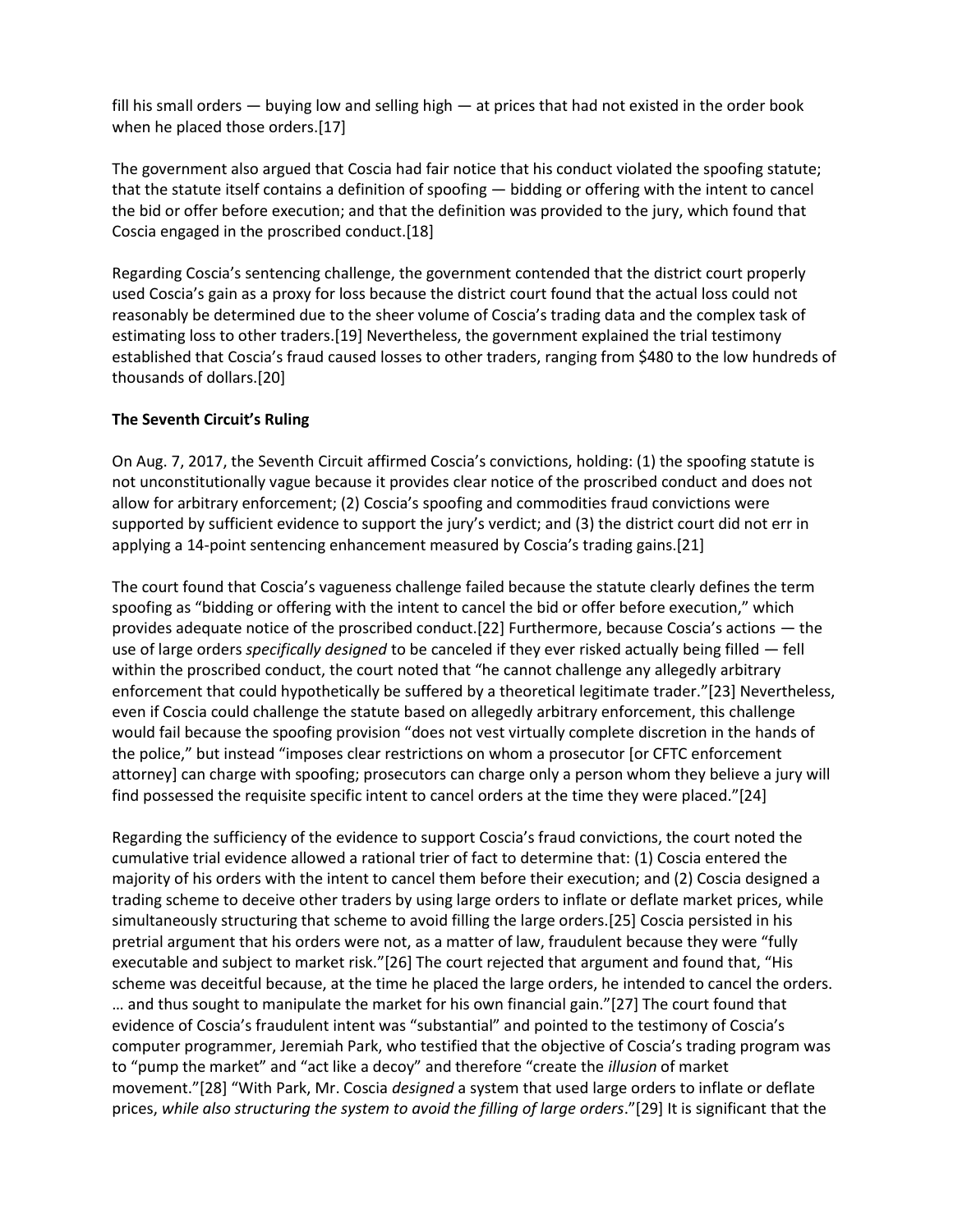court held that false representations or material omissions are not required for conviction under 18 U.S.C. § 1348.[30]

Finally, the court held that the district court did not err in applying the sentencing enhancement based on Coscia's trading gains because it was reasonable to use that figure as a proxy for loss given the "insurmountable logistical burden" on the government to prove the loss to other traders.[31] Coscia's trading scheme was "complex, involving thousands of anonymous trades executed across multiple exchanges with numerous counterparties," which would have required "hours of labor ... to collect, collate, and analyze the relevant trading logs," the type of logistical burden that the gain-for-loss approach was designed to alleviate.[32]

# **The Takeaways**

The Coscia case is all about intent — intent to cancel orders before execution and intent to defraud. The court observed: "Recognizing that 'it is usually difficult or impossible to provide direct evidence of a defendant's mental state,' we allow for criminal intent to be proven through circumstantial evidence."[33] "As in all cases based upon circumstantial evidence, no single piece of evidence necessarily establishes spoofing. Nonetheless, when evaluated in its totality, the cumulative evidence certainly allowed a rational trier of fact to determine that Mr. Coscia entered his orders with the intent to cancel them before execution."[34]

Traders would do well to keep in mind the different pieces of evidence that the government used to assemble the puzzle for the jury, and which were noted by the Seventh Circuit:

- Trading Code. "The primary items of evidence in support of [Coscia's intent to cancel large orders before execution] were the two programs that Mr. Coscia had commissioned to facilitate his trading scheme: Flash Trader and Quote Trader."[35]
- *Testimony of Code Developers.* "[T]he designer of the programs … testified that the programs were designed to avoid large orders being filled [and that] the 'quote orders' were 'used to pump the market' suggesting that they were designed to inflate prices through illusory orders."[36]
- *Statements to Regulators.* Coscia testified about his trading strategy both to the CFTC and before the jury at trial.
- *Order Duration.* "... only 0.57% of Coscia's large orders were on the market for more than one second, whereas 65% of large orders entered by other high-frequency traders were open for more than one second."[37]
- *Order-to-Trade Ratio.* One witness testified that, "… Coscia's order-to-trade ratio was 1,592% whereas the order-to-trade ratio for other market participants ranged from 91% to 264%. As explained at trial, these figures 'mean[] that Michael Coscia's average order [was] much larger than his average trade."[38] Another witness testified that, "Mr. Coscia placed 24,814 large orders between August and October 2011, although he only traded on 0.5% of those orders. During this same period he placed 6,782 small orders on the Intercontinental Exchange and approximately 52% of those orders were filled."[39]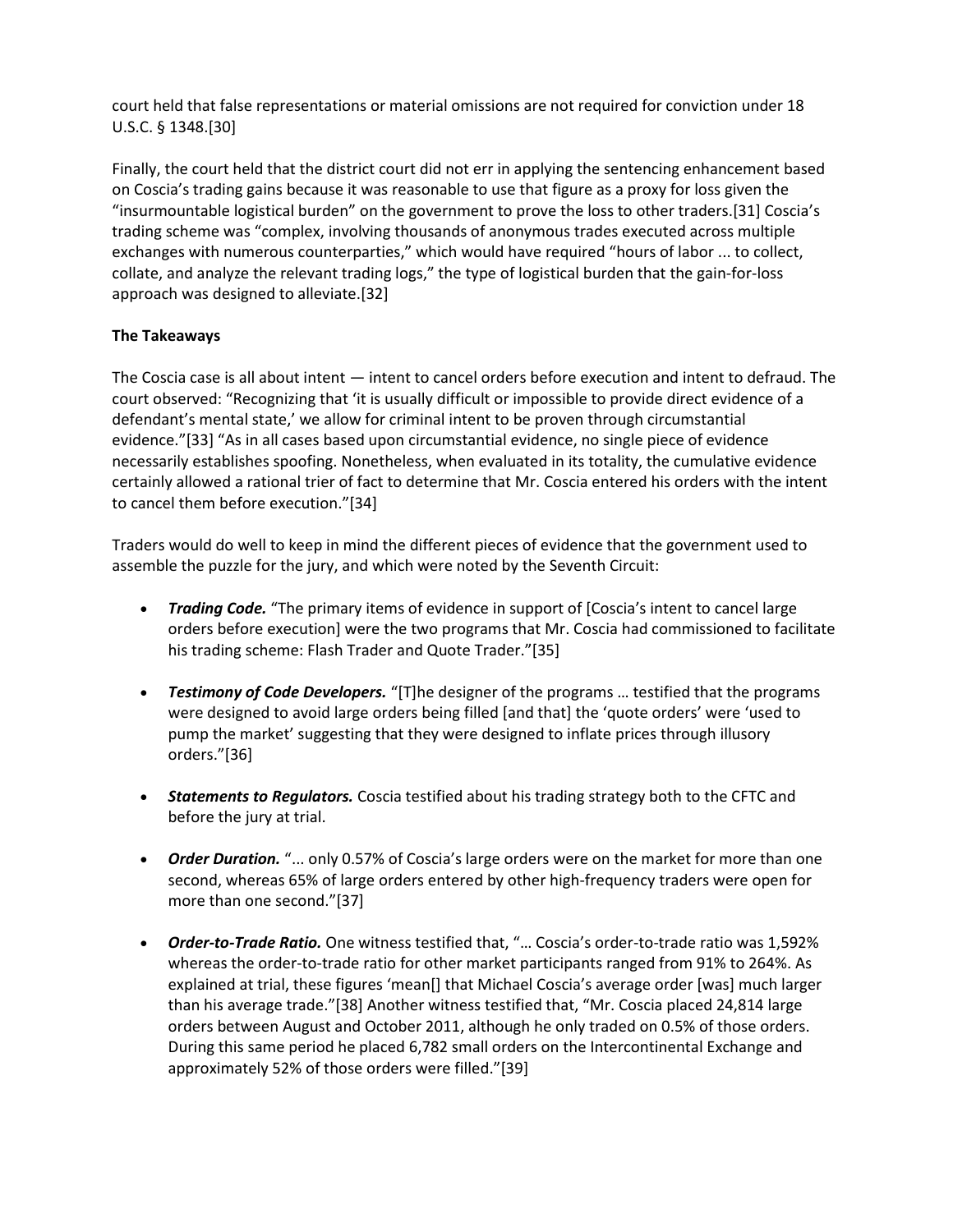We doubt that any one of these pieces of evidence would be sufficient to establish spoofing. For example, there are many good reasons why short-lived orders are perfectly legitimate. And it would be myopic to try to establish spoofing liability solely on the basis of order-to-trade ratio, or any other statistical measure.

While the Coscia case is significant for its holdings concerning spoofing, there are even more significant implications to its holdings concerning fraud. The Seventh Circuit has now joined three federal judges in the Northern District of Illinois in holding that a trader can commit manipulation or fraud — even criminal fraud — against anonymous market participants simply by the way the trader enters orders in an open and liquid futures market even without making false statements or material omissions.[40] How will a trader know where the regulator draws the line? *Is* there a line?

It is now a fact of life that standard setters and rule enforcers expect traders to be aware of concerns around spoofing, and expect firms to take steps to detect and prevent spoofing in their own operations. There is now a regulatory dragnet set for spoofers. But if trading strategies are carefully conceived, properly vetted, well-documented and faithfully monitored, traders may be able to avoid unwarranted investigations, alleviate regulatory concerns that may arise, and should be able to fully and confidently participate in the financial markets.

*Clifford C. Histed is a partner in the investigations, enforcement and white collar practice at K&L Gates LLP. Prior to joining the firm, he was a prosecutor in the U.S. Attorney's Office, Northern District of Illinois, where he was a deputy chief in its Securities and Commodities Fraud Section, and supervised that office's investigation and indictment of Michael Coscia. Histed has also been a supervisory enforcement attorney with the CFTC, in-house counsel for a global energy trading company, a state prosecutor, and a criminal investigator.*

*Gilbert A. Perales is an associate in K&L Gates' Dallas office, where he assists in a variety of matters relating to white collar defense, commercial litigation, insurance, corporate governance, finance and real estate.*

*The opinions expressed are those of the author(s) and do not necessarily reflect the views of the firm, its clients, or Portfolio Media Inc., or any of its or their respective affiliates. This article is for general information purposes and is not intended to be and should not be taken as legal advice.*

[1] Clifford C. Histed, A Look At The 1st Criminal 'Spoofing' Prosecution: Part 1, Law360, April 20, 2015, https://www.law360.com/articles/645167/a-look-at-the-1st-criminal-spoofing-prosecution-part-1.

[2] Clifford C. Histed, A Look At The 1st Criminal 'Spoofing' Prosecution: Part 2, Law360, April 21, 2015, https://www.law360.com/articles/645567/a-look-at-the-1st-criminal-spoofing-prosecution-part-2.

[3] United States v. Coscia, Case No. 14 CR 551 (N.D. Ill.), Dkt. No. 97.

[4] Id. at 3.

[5] Id. at 3–4.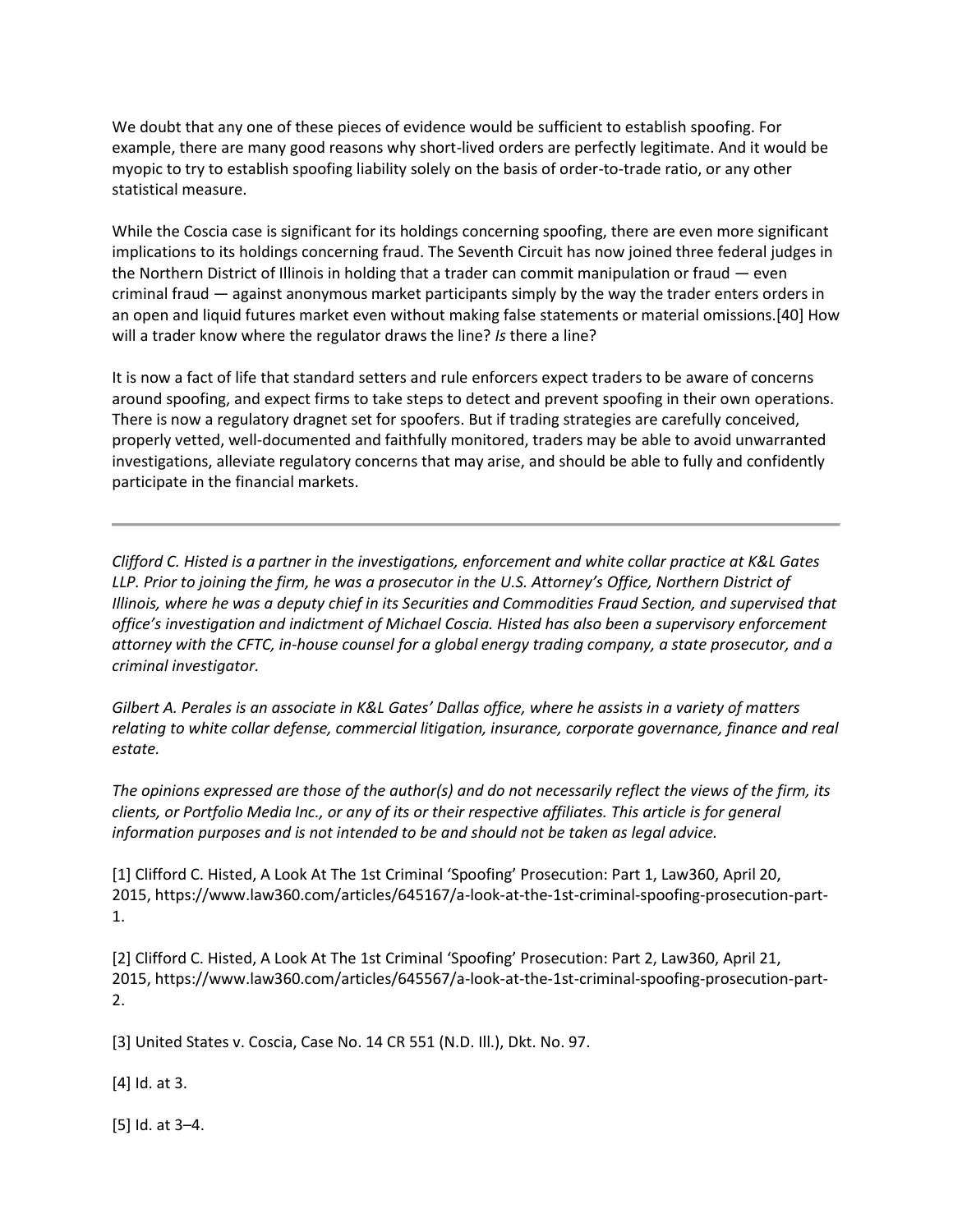[6] United States v. Coscia, 177 F.Supp.3d 1087, 1091 (N.D. Ill. 2016).

[7] Id. at 1091.

[8] Id., Dkt. No. 157 at 1.

[9] Id., Dkt. No. 156 at 1–2.

[10] Id., Dkt. No. 159, 160; see also Department of Justice, U.S. Attorney's Office for the Northern District of Illinois's Release, "High-Frequency Trader Sentenced to Three Years in Prison for Disrupting Futures Market in First Federal Prosecution of 'Spoofing,'" found at https://www.justice.gov/usaondil/pr/high-frequency-trader-sentenced-three-years-prison-disrupting-futures-market-first. Coscia is currently incarcerated at a federal correctional facility in New Jersey, about 120 miles from his home.

[11] United States v. Coscia, Case No. 14 CR 551 (N.D. Ill.), Dkt. No. 163.

[12] United States v. Coscia, Case No. 16-3017, (7th Cir.), Dkt. No. 18 at 25, 31.

[13] Id. at 25.

[14] Id. at 25, 38–39.

[15] Id. at 26.

[16] Id.

[17] Id., Dkt. No. 29 at 26–27.

[18] Id. at 27.

[19] Id. at 28.

[20] Id.

[21] United States of America v. Michael Coscia, Case No. 16-3017, United States Court of Appeals for the Seventh Circuit, Dkt. No. 36 at 2–3.

[22] Id. at 18, 20.

[23] Id. at 22. (emphasis in original)

[24] Id. at 23.

[25] Id. at 25-27, 29–30.

[26] Id. at 28.

[27] Id. at 29.